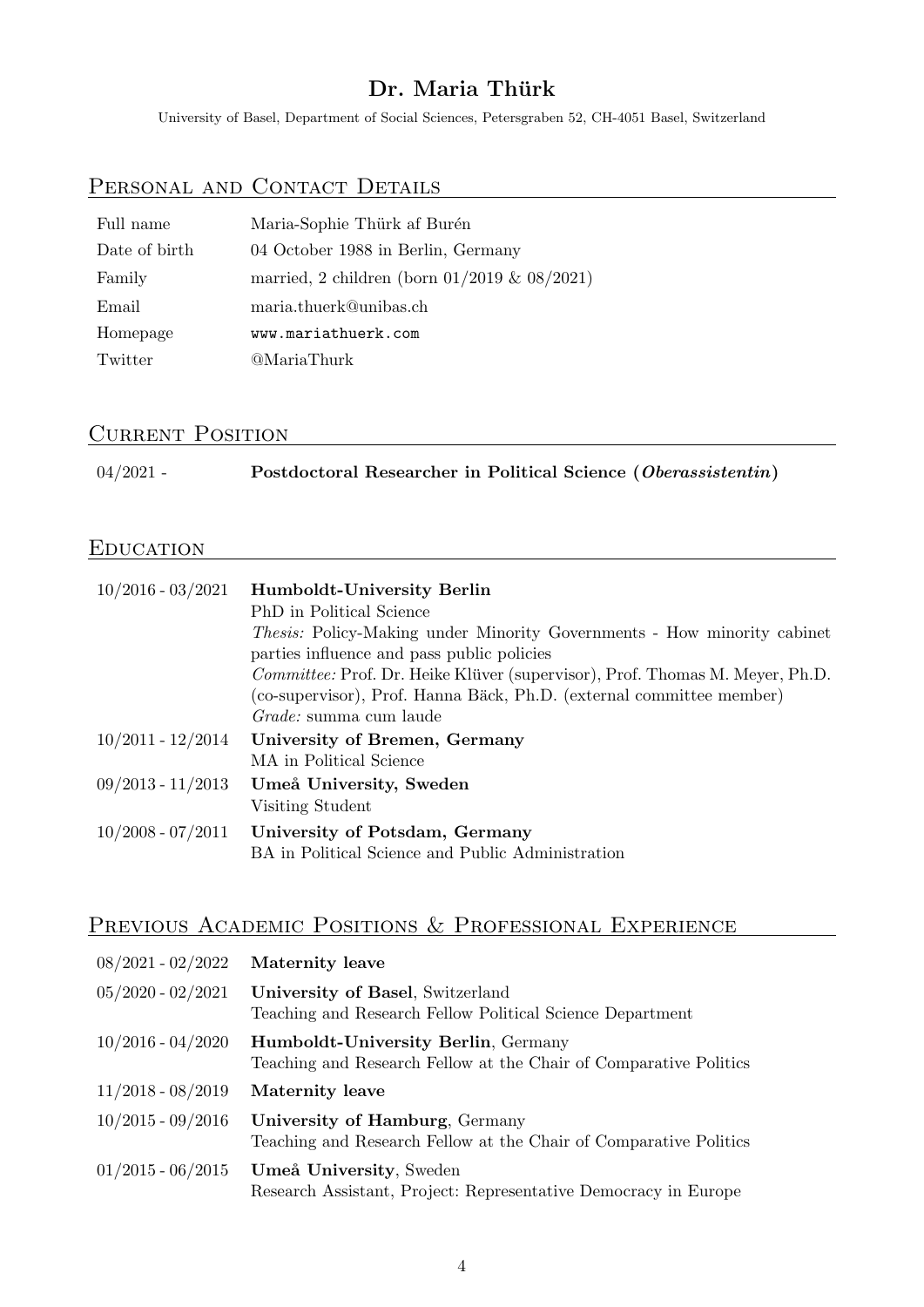| $09/2013 - 11/2013$ Umeå University, Sweden         |
|-----------------------------------------------------|
| Intern, Project: Representative Democracy in Europe |
| (Erasmus scholarship)                               |
| $10/2012 - 04/2013$ University of Bremen, Germany   |
| Student Research and Teaching Assistant             |

#### Publications in Peer-Reviewed Journals

#### 2022

[5] Small but powerful? The legislative performance of minority cabinets, [Legislative Studies Quarterly](https://onlinelibrary.wiley.com/doi/full/10.1111/lsq.12329) 47(1), 193-224.

[4] The Stability of Minority Governments and the Role of Support Agreements, [West European](https://www.tandfonline.com/doi/full/10.1080/01402382.2021.1890455) [Politics](https://www.tandfonline.com/doi/full/10.1080/01402382.2021.1890455) 45(4), 767-792, with Svenja Krauss.

#### 2021

[3] Institutional constraints on cabinet formation: Veto points and party system dynamics, [European](https://ejpr.onlinelibrary.wiley.com/doi/full/10.1111/1475-6765.12407) [Journal of Political Research](https://ejpr.onlinelibrary.wiley.com/doi/full/10.1111/1475-6765.12407)  $60(2)$ , 295-316, with Johan Hellström and Holger Döring.

[2] Extra-coalitional Policy Bargaining: Investigating the Power of Committee Chairs, [The Journal of](https://www.tandfonline.com/doi/full/10.1080/13572334.2020.1809214) [Legislative Studies](https://www.tandfonline.com/doi/full/10.1080/13572334.2020.1809214) 27(1), 93-111, with Svenja Krauss and Katrin Praprotnik.

[1] Under the Influence? Support Party Pay-Offs under Minority Governments, [Government and](https://www.cambridge.org/core/journals/government-and-opposition/article/under-the-influence-payoffs-to-legislative-support-parties-under-minority-governments/0655E982AC95FF9E92367DA14B7A613C) [Opposition](https://www.cambridge.org/core/journals/government-and-opposition/article/under-the-influence-payoffs-to-legislative-support-parties-under-minority-governments/0655E982AC95FF9E92367DA14B7A613C) 56(1), 121-140, with Veronica Anghel

### Work In Progress

#### Book manuscript:

Policy-making under minority cabinets: How non-cabinet parties influence public policies in Denmark, Norway, and Sweden (Dissertation project, presented at Virtual EPSA 2020, Virtual ECPR 2020, Virtual NoPSA 2021)

#### Paper manuscripts:

The electoral implications of minority cabinets, with Heike Klüver

Cabinet formation on the state level. Evidence from Germany and Austria, with Katrin Praprotnik and Svenja Krauss

Coalition heuristics in multi-level systems, with Ida Hjermitslev and Svenja Krauss

In for a penny, in for a pound? Do perceptions of support parties shift with governing coalition partners? with Matthew Bergman and Svenja Krauss

Exit Options and Minority Cabinet Stability, with Jochen Rehmert and Mingyi Zhang

#### CONFERENCE PRESENTATIONS

#### 2022

7th Conference of the ECPR Standing Group on Parliaments, June 2022, Paris Annual General Conference of the ECPR, August 2022, Innsbruck

#### 2021

19th Congress of the Nordic Political Science Association (NoPSA), August 2021, Virtual

11th Annual Conference of the European Political Science Association (EPSA), June 2021, Virtual Annual Conference of the Swiss Political Science Association (SVPW), February 2021, Virtual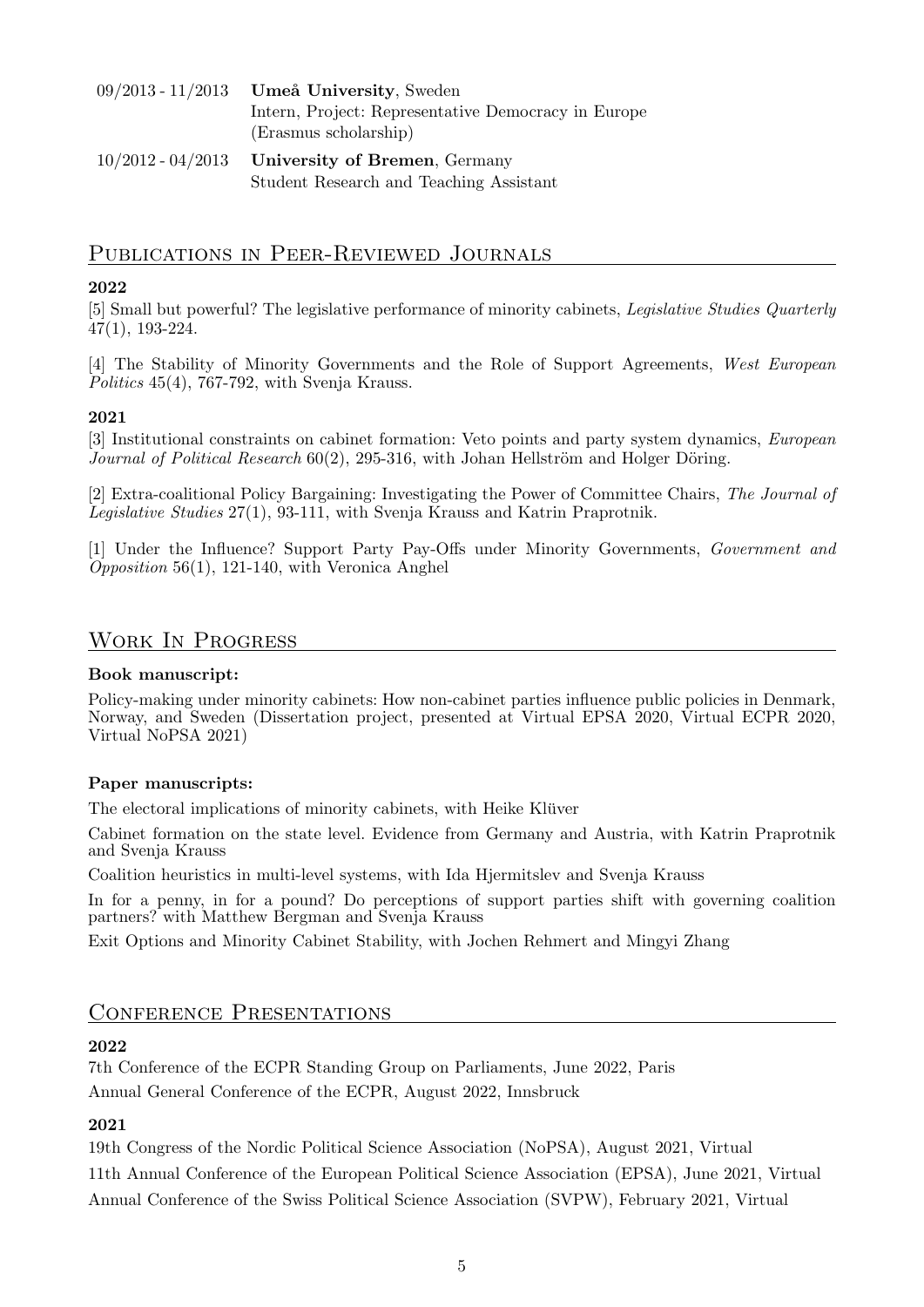#### 2020

Annual General Conference of the ECPR, August 2020, Virtual

10th Annual Conference of the European Political Science Association (EPSA), June 2020, Virtual

#### 2019

9th Annual Conference of the European Political Science Association (EPSA), June 2019, Belfast 5th Conference of the ECPR Standing Group on Parliaments, June 2019, Leiden

#### 2018

Annual General Conference of the ECPR, August 2018, Hamburg

8th Annual Conference of the European Political Science Association (EPSA), June 2018, Vienna 9th Annual Graduate Conference on Party Research, February 2018, Dusseldorf ¨

#### 2017

4th Conference of the ECPR Standing Group on Parliaments, June 2017, Basel

7th Annual Conference of the European Political Science Association (EPSA), June 2017, Milan

9th Annual Conference of the European Graduate Network, March 2017, Barcelona

8th Annual Graduate Conference on Party Research, February 2017, Dusseldorf ¨

#### 2016

6th Annual Conference of the European Political Science Association (EPSA), June 2016, Brussels 6th Biennial Graduate Student Conference of the ECPR, July 2016, Tartu

#### 2015

4th Annual Conference of the Austrian Political Science Association, November 2015, Salzburg

Workshop Vague Concepts and Poor Operationalization-Solutions to Measurement Problems in Studies of Government Formation, September 2015, Stockholm

#### 2014

Science of Politics - International Interdisciplinary Conference of Political Research, June 2014, Bucharest

## PROFESSIONAL ACTIVITIES & MEMBERSHIPS

| Elected Member | Chair of the ECPR Standing Group on Parliaments (SGoP), since 2021<br>Member of the SGoP Steering Committee, since 2018                                                              |
|----------------|--------------------------------------------------------------------------------------------------------------------------------------------------------------------------------------|
| Main organizer | ECPR Conference on Parliaments, Virtual 2021                                                                                                                                         |
| $Co-Organizer$ | ECPR Summer School on Parliaments, Lisbon 2019<br>ECPR Summer School on Parliaments, Berlin 2017                                                                                     |
| Section Chair  | ECPR General Conference, Virtual 2021                                                                                                                                                |
| Reviewer       | Government & Opposition, Legislative Studies Quarterly, Party Politics, Swiss<br>Political Science Review, West European Politics                                                    |
| Member         | European Political Science Association (EPSA)<br>ECPR Standing Group on Parties<br>Swiss Political Science Association (SVPW)<br>Deutsche Vereinigung für Politikwissenschaft (DVPW) |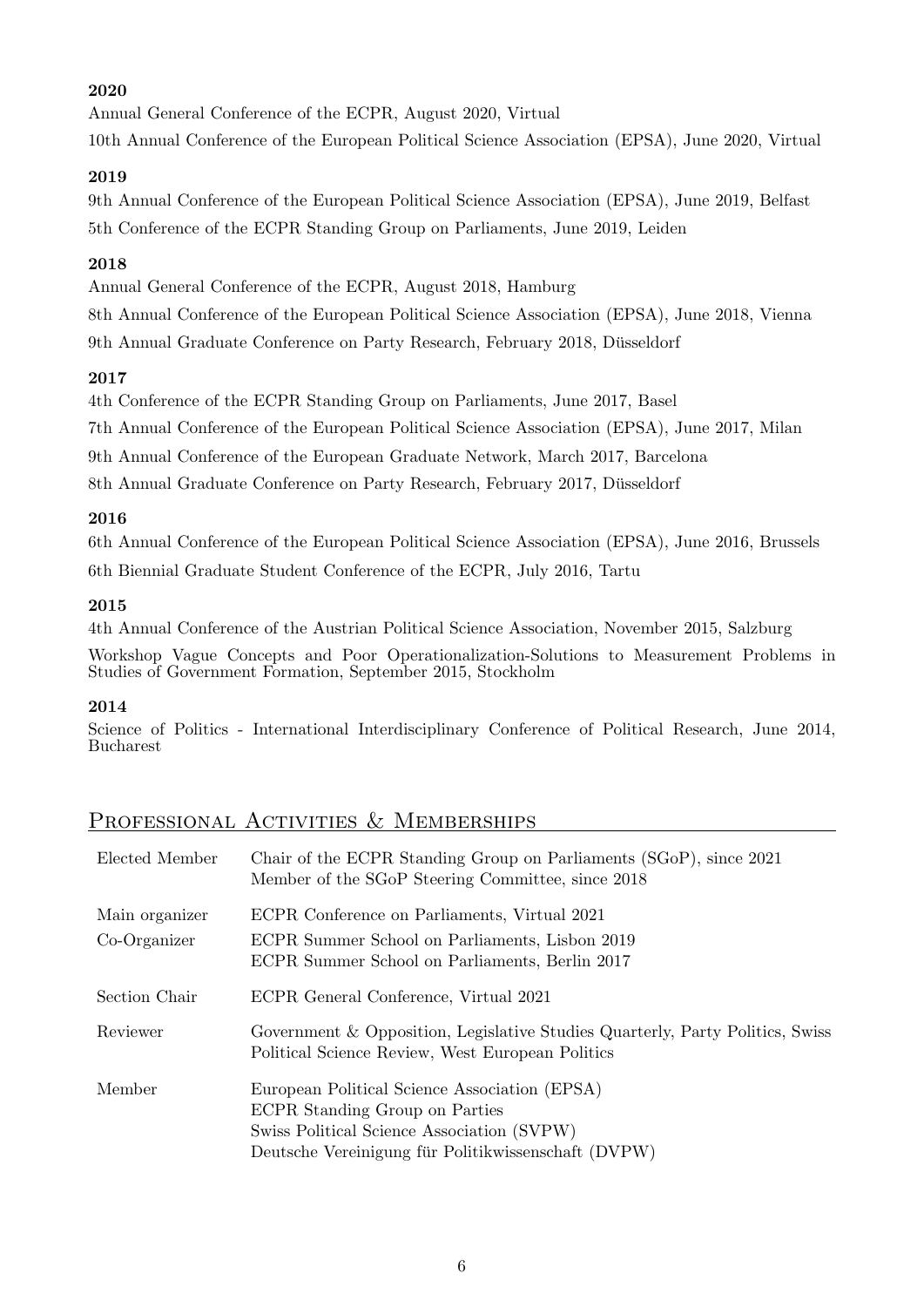# TEACHING EXPERIENCE **EXPERIENCE**

| Spring 2022 | BA Course: Introduction to Scandinavian Politics, Universität Basel<br>Evaluation Grade: 1.3 (1=best, 6=worst); Language of Instruction: German                                  |
|-------------|----------------------------------------------------------------------------------------------------------------------------------------------------------------------------------|
| Spring 2021 | BA Course: Introduction to Scandinavian Politics, Universität Basel<br>Evaluation Grade: 1.3 (1=best, 6=worst); Language of Instruction: German                                  |
| Fall 2020   | BA Lecture: Introduction to Comparative Politics, Universität Basel<br>Evaluation Grade: 1.6 (1=best, 6=worst); Language of Instruction: German                                  |
| Fall 2020   | BA Course: Making and Breaking Governments- Introduction to Coalition<br>Politics, Universität Basel<br>Evaluation Grade: 1.4 (1=best, 6=worst); Language of Instruction: German |
| Fall 2019   | BA Course: Introduction to Comparative Politics and International Relations,<br>Humboldt-Universität zu Berlin; Language of Instruction: German                                  |
| Fall 2019   | <b>BA</b><br>Course:<br>Applied<br>Methods<br>Political<br>in<br>Research,<br>Party<br>Humboldt-Universität zu Berlin; Language of Instruction: German                           |
| Spring 2018 | BA<br>Applied<br>Methods<br>Research,<br>Course:<br>in<br>Electoral<br>System<br>Humboldt-Universität zu Berlin; Language of Instruction: German                                 |
| Spring 2018 | BA Course: Parties in Coalition Governments, Humboldt-Universität zu Berlin;<br>Language of Instruction: English                                                                 |
| Fall 2017   | BA Course: How to govern without a majority? Formation, Duration,<br>and Performance of Minority Governments, Humboldt-Universität zu Berlin;<br>Language of Instruction: German |
| Spring 2017 | BA Course: Public Opinion & Political Participation, Humboldt-Universität zu<br>Berlin; Language of Instruction: English                                                         |
| Spring 2017 | BA Course: Delegation and Representation in Parliamentary<br>Systems,<br>Humboldt-Universität zu Berlin; Language of Instruction: German                                         |
| Fall 2016   | BA Course: Electoral Systems & Applied Methods in Comparative Political<br>Research, Humboldt-Universität zu Berlin; Language of Instruction: German                             |
| Spring 2016 | BA Course: Institutions and Representation in Parliamentary Systems,<br>Universität Hamburg; Language of Instruction: German                                                     |
| Fall 2015   | BA Course: Elections and Electoral Systems, Universität Hamburg; Language<br>of Instruction: German                                                                              |

# Additional Training

| 08/2017 | ECPR Summer School on Parliaments, Humboldt-University Berlin<br>Participant & Assistant for Local Organization |
|---------|-----------------------------------------------------------------------------------------------------------------|
| 03/2017 | Berlin Graduate School of Social Science<br>Course: Conducting Expert Interviews                                |
| 08/2016 | Essex Summer School in Social Science Data Analysis and Collection<br>Course: Hierarchical Models               |
| 07/2016 | Essex Summer School in Social Science Data Analysis and Collection<br>Course: Quantitative Data Analysis with R |
| 05/2016 | Quantitative Text Analysis, University of Hamburg                                                               |
| 09/2012 | Academic Teaching, University of Bremen                                                                         |